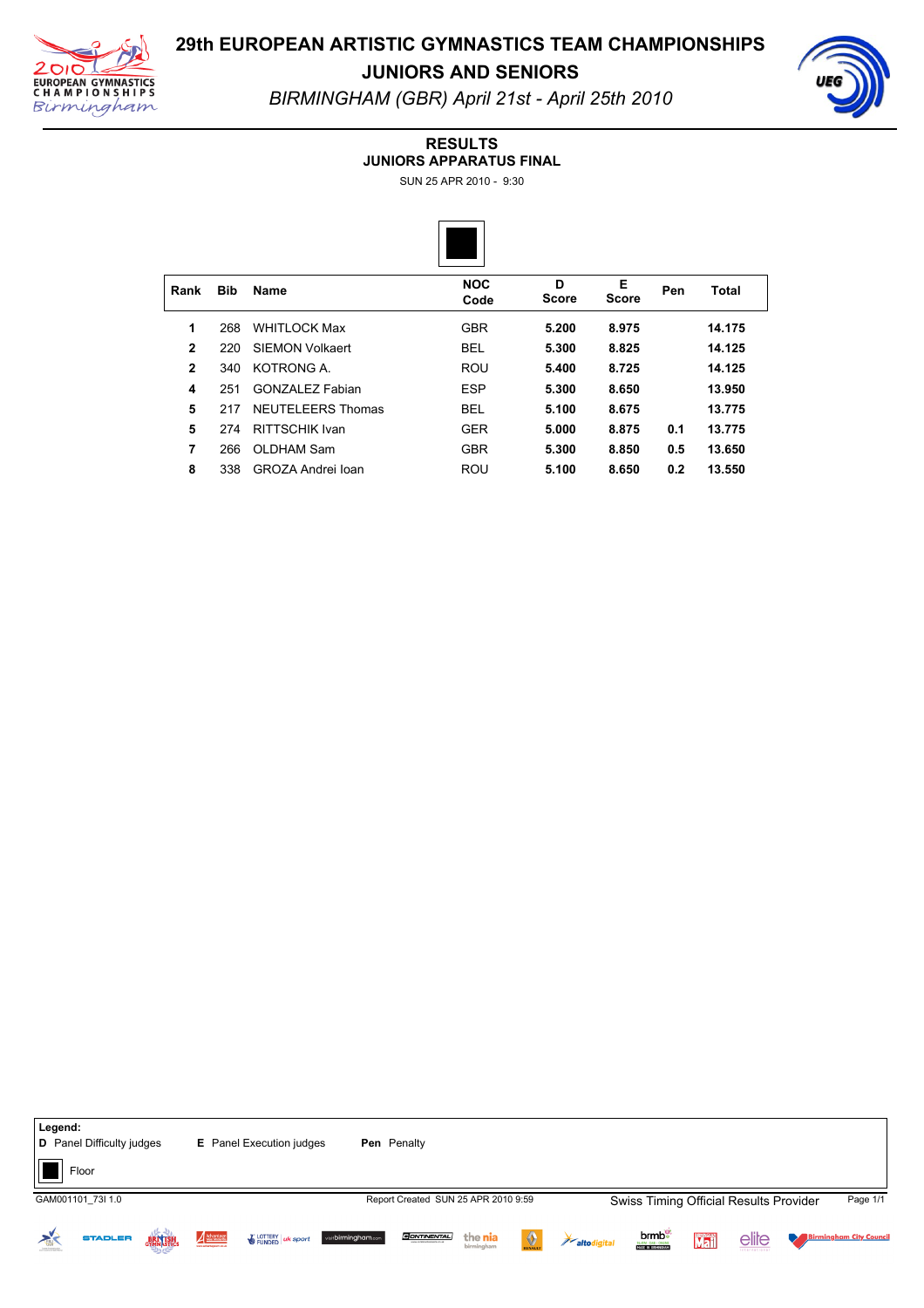



**JUNIORS AND SENIORS** *BIRMINGHAM (GBR) April 21st April 25th 2010*

#### **RESULTS**

**JUNIORS APPARATUS FINAL**

SUN 25 APR 2010 - 9:30



| Rank         | <b>Bib</b> | Name                      | <b>NOC</b><br>Code | D<br><b>Score</b> | Е<br><b>Score</b> | Pen | <b>Total</b> |  |
|--------------|------------|---------------------------|--------------------|-------------------|-------------------|-----|--------------|--|
| 1            | 268        | <b>WHITLOCK Max</b>       | <b>GBR</b>         | 5.800             | 8.600             |     | 14.400       |  |
| $\mathbf{2}$ | 359        | <b>HFGI Oliver</b>        | SUI                | 5.000             | 8.475             |     | 13.475       |  |
| 3            | 275        | <b>WEINERT Daniel</b>     | <b>GER</b>         | 4.800             | 8.400             |     | 13.200       |  |
| 3            | 201        | DAVTYAN Artur             | ARM                | 4.500             | 8.700             |     | 13.200       |  |
| 5            | 219        | <b>VERBAEYS Jimmy</b>     | <b>BEL</b>         | 4.700             | 8.425             |     | 13.125       |  |
| 6            | 263        | PROST Brandon             | <b>FRA</b>         | 4.800             | 8.175             |     | 12.975       |  |
| 7            | 269        | <b>BAINES Frank</b>       | <b>GBR</b>         | 4.700             | 7.450             |     | 12.150       |  |
| 8            | 273        | <b>JURSCH Christopher</b> | <b>GER</b>         | 3.700             | 8.100             |     | 11.800       |  |

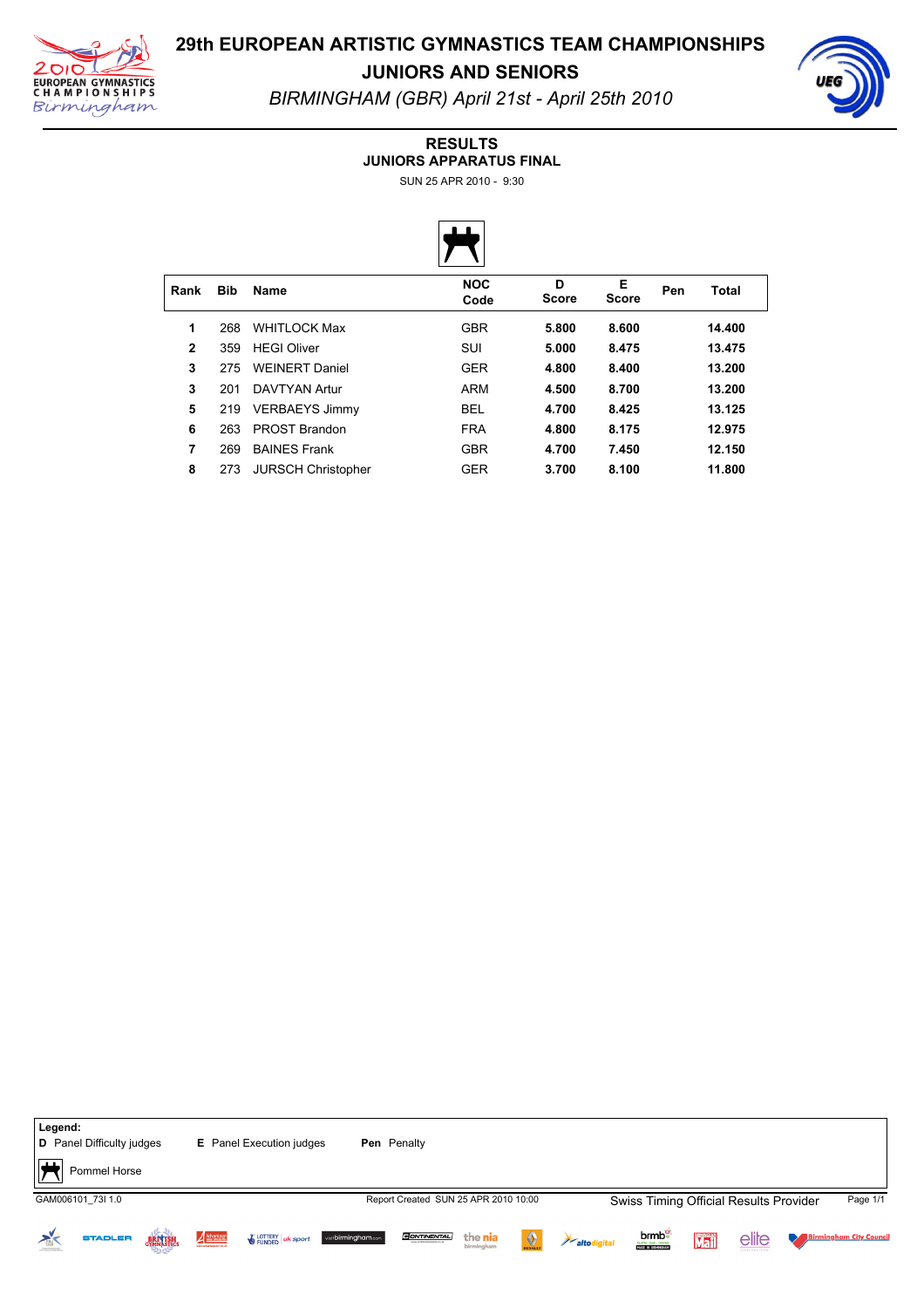

**JUNIORS AND SENIORS** *BIRMINGHAM (GBR) April 21st April 25th 2010*

#### **RESULTS**

**JUNIORS APPARATUS FINAL**

SUN 25 APR 2010 - 10:20



| Rank         | <b>Bib</b> | Name                  | <b>NOC</b><br>Code | D<br><b>Score</b> | Е<br><b>Score</b> | Pen | Total  |  |
|--------------|------------|-----------------------|--------------------|-------------------|-------------------|-----|--------|--|
| 1            | 252        | <b>ABAD Nestor</b>    | <b>ESP</b>         | 5.000             | 9.250             |     | 14.250 |  |
| $\mathbf{2}$ | 265        | MICHOLET Stephen      | <b>FRA</b>         | 5.300             | 8.850             |     | 14.150 |  |
| 3            | 267        | <b>BECKFORD Reiss</b> | <b>GBR</b>         | 5.100             | 9.025             |     | 14.125 |  |
| 4            | 336        | MUNTFAN A             | <b>ROU</b>         | 5.200             | 8.750             |     | 13.950 |  |
| 5            | 255        | TALLON FERNANDEZ A    | <b>ESP</b>         | 4.800             | 9.125             |     | 13.925 |  |
| 6            | 268        | <b>WHITI OCK Max</b>  | <b>GBR</b>         | 4.700             | 9.150             |     | 13.850 |  |
| 7            | 201        | <b>DAVTYAN Artur</b>  | ARM                | 4.700             | 9.125             |     | 13.825 |  |
| 8            | 202        | VARDANYAN Vahan       | ARM                | 4.600             | 9.150             |     | 13.750 |  |

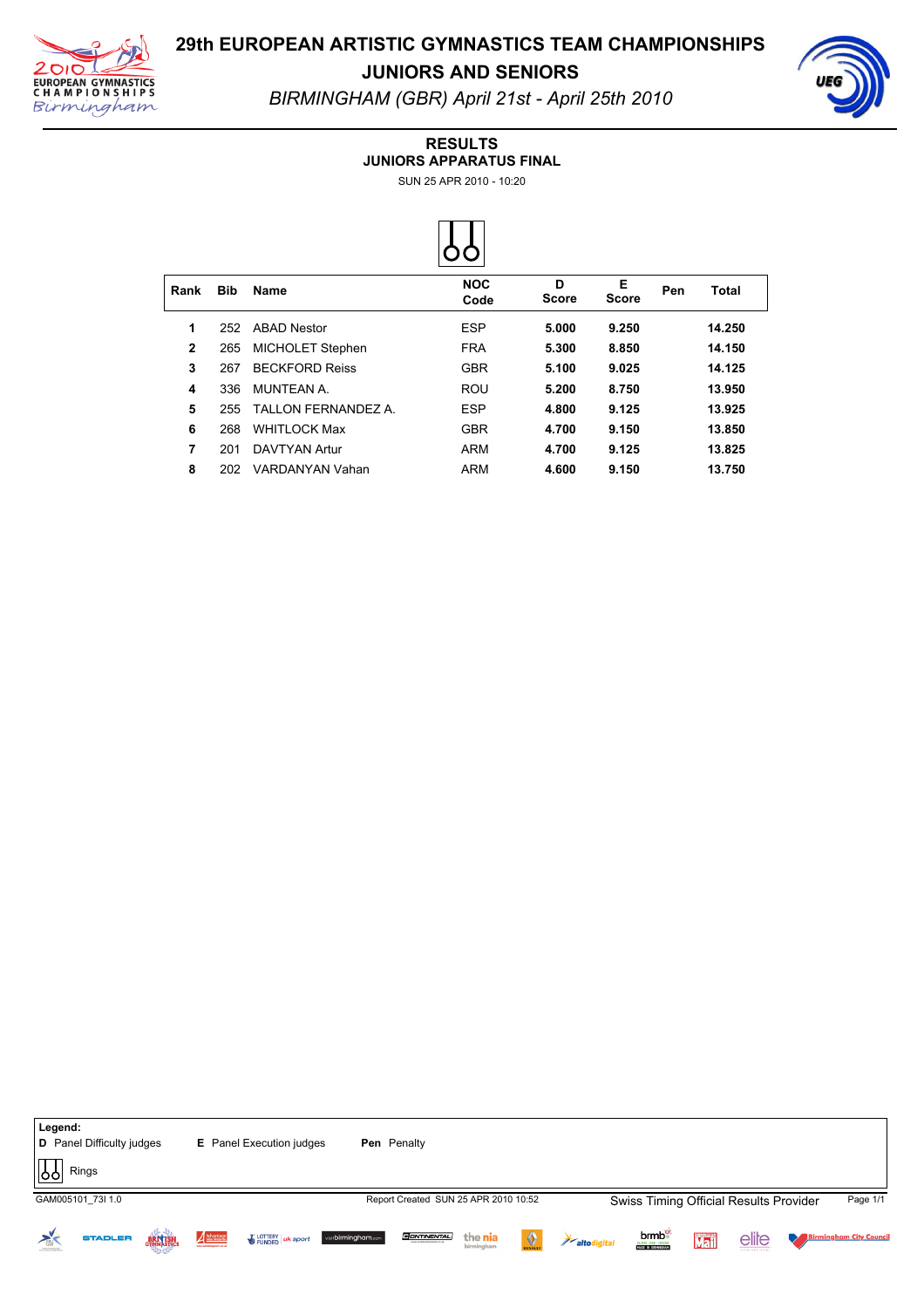



**JUNIORS AND SENIORS** *BIRMINGHAM (GBR) April 21st April 25th 2010*

#### **RESULTS**

**JUNIORS APPARATUS FINAL**

 $\sim$ 

SUN 25 APR 2010 - 10:20

|                |            |                        | п                  |               |            |                   |     |        |              |  |
|----------------|------------|------------------------|--------------------|---------------|------------|-------------------|-----|--------|--------------|--|
| Rank           | <b>Bib</b> | Name                   | <b>NOC</b><br>Code | Vault         | D<br>Score | Е<br><b>Score</b> | Pen | Vault  | <b>Total</b> |  |
| 1              | 201        | <b>DAVTYAN Artur</b>   | <b>ARM</b>         | 1             | 6.200      | 9.250             |     | 15.450 | 15.462       |  |
|                |            |                        |                    | 2             | 6.200      | 9.275             |     | 15.475 |              |  |
| $\mathbf{2}$   | 251        | <b>GONZALEZ Fabian</b> | <b>ESP</b>         | 1             | 6.200      | 9.425             |     | 15.625 | 15.350       |  |
|                |            |                        |                    | 2             | 5.800      | 9.275             |     | 15.075 |              |  |
| 3              | 304        | LODADIO Marco          | <b>ITA</b>         | 1             | 6.600      | 9.350             |     | 15.950 | 15.275       |  |
|                |            |                        |                    | 2             | 5.400      | 9.200             |     | 14.600 |              |  |
| 4              | 358        | <b>MEIER Michael</b>   | SUI                | 1             | 6.200      | 9.125             |     | 15.325 | 15.262       |  |
|                |            |                        |                    | 2             | 6.200      | 9.000             |     | 15.200 |              |  |
| 5              | 252        | <b>ABAD Nestor</b>     | <b>ESP</b>         | 1             | 6.200      | 9.025             |     | 15.225 | 15.187       |  |
|                |            |                        |                    | 2             | 6.200      | 9.250             | 0.3 | 15.150 |              |  |
| 6              | 337        | RADEANU D.             | <b>ROU</b>         | 1             | 6.200      | 8.625             |     | 14.825 | 15.075       |  |
|                |            |                        |                    | $\mathcal{P}$ | 6.200      | 9.125             |     | 15.325 |              |  |
| $\overline{7}$ | 360        | <b>BRAEGGER Pablo</b>  | SUI                | 1             | 6.200      | 9.125             |     | 15.325 | 15.000       |  |
|                |            |                        |                    | 2             | 5.800      | 8.875             |     | 14.675 |              |  |
| 8              | 218        | <b>THYS Tomas</b>      | <b>BEL</b>         | 1             | 6.200      | 8.875             | 0.3 | 14.775 | 14.800       |  |
|                |            |                        |                    | 2             | 5.800      | 9.025             |     | 14.825 |              |  |

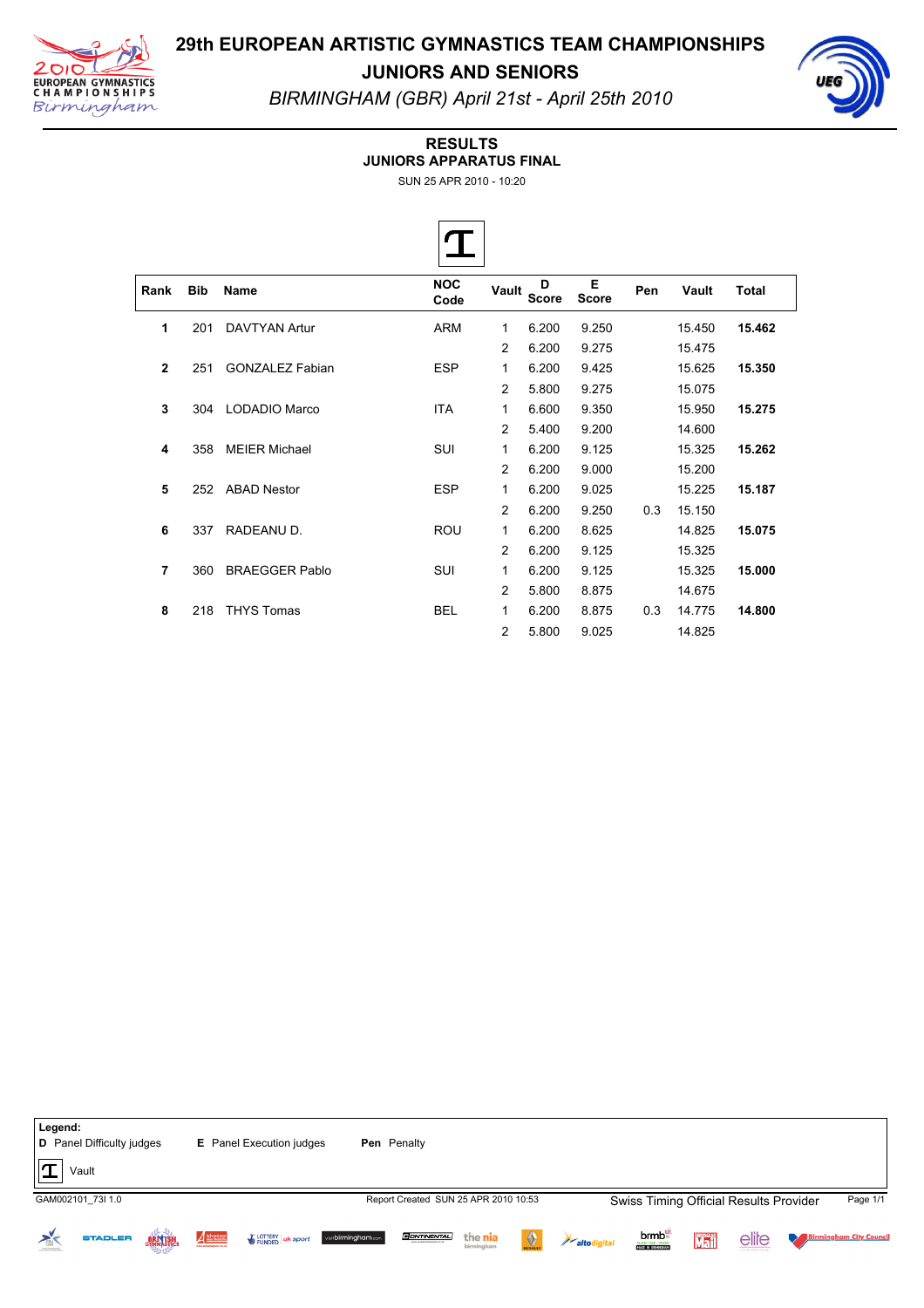

**JUNIORS AND SENIORS** *BIRMINGHAM (GBR) April 21st April 25th 2010*

#### **RESULTS**

**JUNIORS APPARATUS FINAL**

SUN 25 APR 2010 - 11:20



| Rank         | <b>Bib</b> | <b>Name</b>           | <b>NOC</b><br>Code | D<br><b>Score</b> | Е<br><b>Score</b> | Pen | Total  |
|--------------|------------|-----------------------|--------------------|-------------------|-------------------|-----|--------|
| 1            | 336        | MUNTFAN A             | ROU                | 5.200             | 8.600             |     | 13.800 |
| $\mathbf{2}$ | 359        | <b>HEGI Oliver</b>    | SUI                | 5.100             | 8.650             |     | 13.750 |
| 3            | 357        | <b>YUSOF Eddy</b>     | SUI                | 4.700             | 8.775             |     | 13.475 |
| 4            | 269        | <b>BAINES Frank</b>   | <b>GBR</b>         | 4.900             | 8.550             |     | 13.450 |
| 5            | 271        | KFII C                | <b>GER</b>         | 4.600             | 8.800             |     | 13.400 |
| 6            | 366        | <b>ARICAN Ferhat</b>  | <b>TUR</b>         | 5.100             | 8.275             |     | 13.375 |
| 7            | 267        | <b>BECKFORD Reiss</b> | <b>GBR</b>         | 4.600             | 8.550             |     | 13.150 |
| 8            | 261        | ZONA Jim              | <b>FRA</b>         | 4.900             | 7.775             |     | 12.675 |

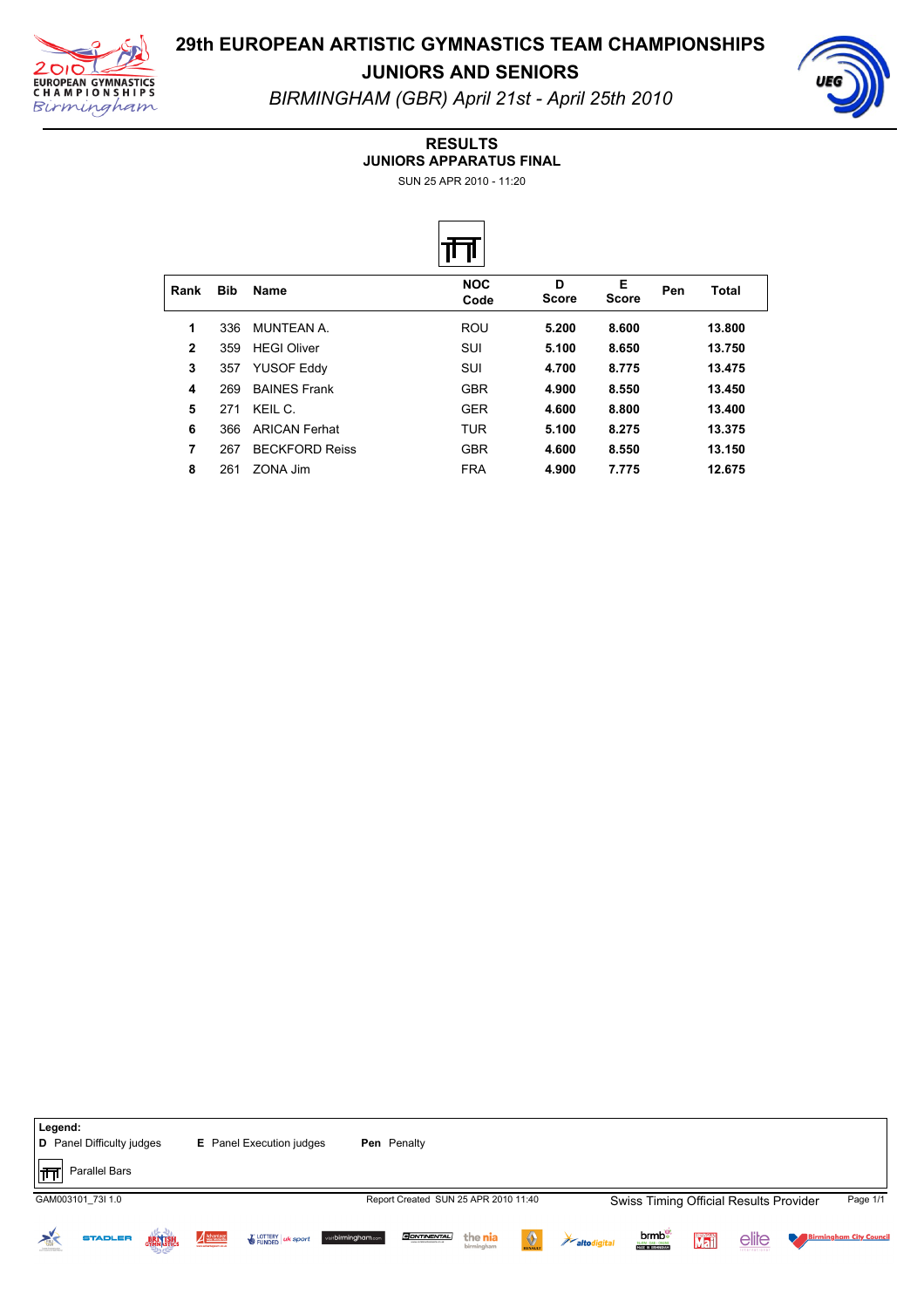

**JUNIORS AND SENIORS** *BIRMINGHAM (GBR) April 21st April 25th 2010*

#### **RESULTS**

**JUNIORS APPARATUS FINAL**

SUN 25 APR 2010 - 11:20



| Rank         | <b>Bib</b> | Name                    | <b>NOC</b><br>Code | D<br><b>Score</b> | Е<br><b>Score</b> | Pen | Total  |  |
|--------------|------------|-------------------------|--------------------|-------------------|-------------------|-----|--------|--|
| 1            | 266        | OLDHAM Sam              | <b>GBR</b>         | 5.100             | 8.725             |     | 13.825 |  |
| $\mathbf{2}$ | 359        | <b>HFGI Oliver</b>      | SUI                | 4.800             | 8.950             |     | 13.750 |  |
| 3            | 251        | <b>GONZALEZ Fabian</b>  | <b>ESP</b>         | 5.600             | 8.050             |     | 13.650 |  |
| 3            | 267        | <b>BECKFORD Reiss</b>   | <b>GBR</b>         | 5.100             | 8.550             |     | 13.650 |  |
| 5            | 236        | <b>KRASIAS Dimitris</b> | <b>CYP</b>         | 5.100             | 8.400             |     | 13.500 |  |
| 6            | 261        | 70NA Jim                | <b>FRA</b>         | 5.000             | 7.725             |     | 12.725 |  |
| 7            | 360        | <b>BRAEGGER Pablo</b>   | SUI                | 4.700             | 7.900             |     | 12.600 |  |
| 8            | 306        | <b>TVOROGAL Robert</b>  | LTU                | 4.700             | 7.800             |     | 12.500 |  |